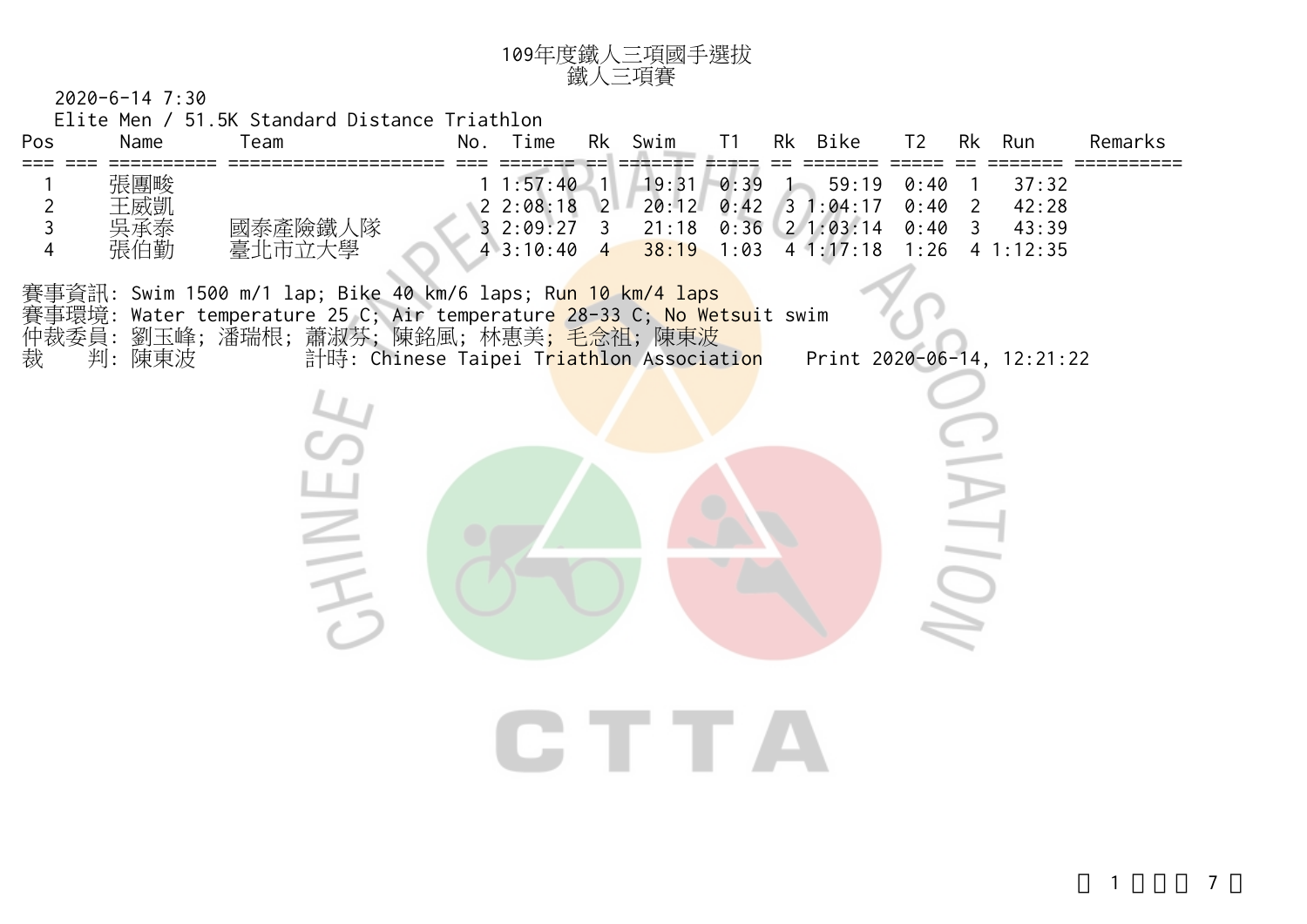

2020-6-14 7:30

U23 Men / 51.5K Standard Distance Triathlon

| Pos | Name                                                            | Team     | No. | Time                     | Rk             | Swim  | Τ1   | Rk | Bike              | T <sub>2</sub> | Rk | Run               | Remarks |
|-----|-----------------------------------------------------------------|----------|-----|--------------------------|----------------|-------|------|----|-------------------|----------------|----|-------------------|---------|
|     | 林威志                                                             | 國立屏東科技大學 |     | 52:02:21                 | $\sqrt{2}$     | 19:32 | 0:39 |    | 59:25             | 0:40           | 2  | 42:07             |         |
|     | 潘子易                                                             | 臺北市立大學   |     | 72:07:28                 | $\vert$ 1      | 19:28 | 0:38 |    | 81:05:06          | 0:40           |    | 41:38             |         |
|     | 李典陽                                                             | 臺北市立大學   |     | 12 2:10:57               | -9             | 22:50 | 0:37 |    | $3 \t1:01:44$     | 0:40           | 3  | 45:08             |         |
|     | 陳世銘                                                             | 臺北市立大學   |     | 92:12:08                 | -11            | 22:52 | 0:35 |    | $2\;1:01:43$      | 0:40           | 4  | 46:19             |         |
|     | 江家瑋                                                             | 國立屏東科技大學 |     | 18 2:12:29               | - 6            | 21:40 | 0:40 |    | 51:02:52          | 0:40           | 5  | 46:39             |         |
| b   | 莊柏千                                                             | 臺北市立大學   |     | 82:14:03                 | 10             | 22:51 | 0:38 |    | 41:01:45          | 0:40           |    | 48:12             |         |
|     | 陳廷毓                                                             | 臺北市立大學   |     | 15 2:19: <mark>35</mark> | 8              | 22:47 | 0:41 |    | $6 \t1:03:31$     | $0:40$ 10      |    | 51:58             |         |
| 8   | 楊博智                                                             |          |     | 19 2:22:33 12            |                | 26:02 | 0:46 |    | 91:07:39          | $1:20 \ 6$     |    | 46:47             |         |
| 9   | 李崇翊                                                             | 臺北市立大學   |     | $14$ 2:23:55 3           |                | 19:33 | 0:40 |    | 71:05:00          | $0:40$ 11      |    | 58:03             |         |
| 10  | 朱鴻君                                                             | 國立屏東科技大學 |     | $17 \ \ 2:24:16$         | $\overline{4}$ | 19:55 | 0:43 | 11 | 1:10:57           | $0:55$ 9       |    | 51:47             |         |
| 11  | 成昌仁                                                             |          |     | $20 \t2:38:16 \t13$      |                | 26:42 | 0:44 |    | $12 \t1:18:05$    | 1:03           | 8  | 51:44             |         |
| 12  | 朱汧                                                              | 國立屏東科技大學 |     | 162::49:20               | $\overline{7}$ | 21:40 | 0:46 |    | $13 \t1:19:54$    |                |    | $0:56$ 13 1:06:06 |         |
| 13  | 蔡松祐                                                             | 臺北市立大學   |     | $11 \t2:53:18 \t14$      |                | 29:50 | 0:48 |    | $14$ 1:20:12      |                |    | $1:09$ 12 1:01:21 |         |
| 14  | 陳政豪                                                             | 臺北市立大學   |     | 10 2:58:54 5             |                | 19:58 |      |    | $0:42$ 10 1:08:14 |                |    | $0:40$ 14 1:29:22 |         |
|     |                                                                 |          |     |                          |                |       |      |    |                   |                |    |                   |         |
|     | 賽事資訊:<br>Swim 1500 m/1 lap; Bike 40 km/6 laps; Run 10 km/4 laps |          |     |                          |                |       |      |    |                   |                |    |                   |         |

賽事環境: Water temperature 25 C; Air temperature 28-33 C; No Wetsuit swim 仲裁委員: 劉玉峰; 潘瑞根; 蕭淑芬; 陳銘風; 林惠美; 毛念祖; 陳東波 裁 判: 陳東波 計時: Chinese Taipei Triathlon Association Print 2020-06-14, 12:21:22

## **CTTA**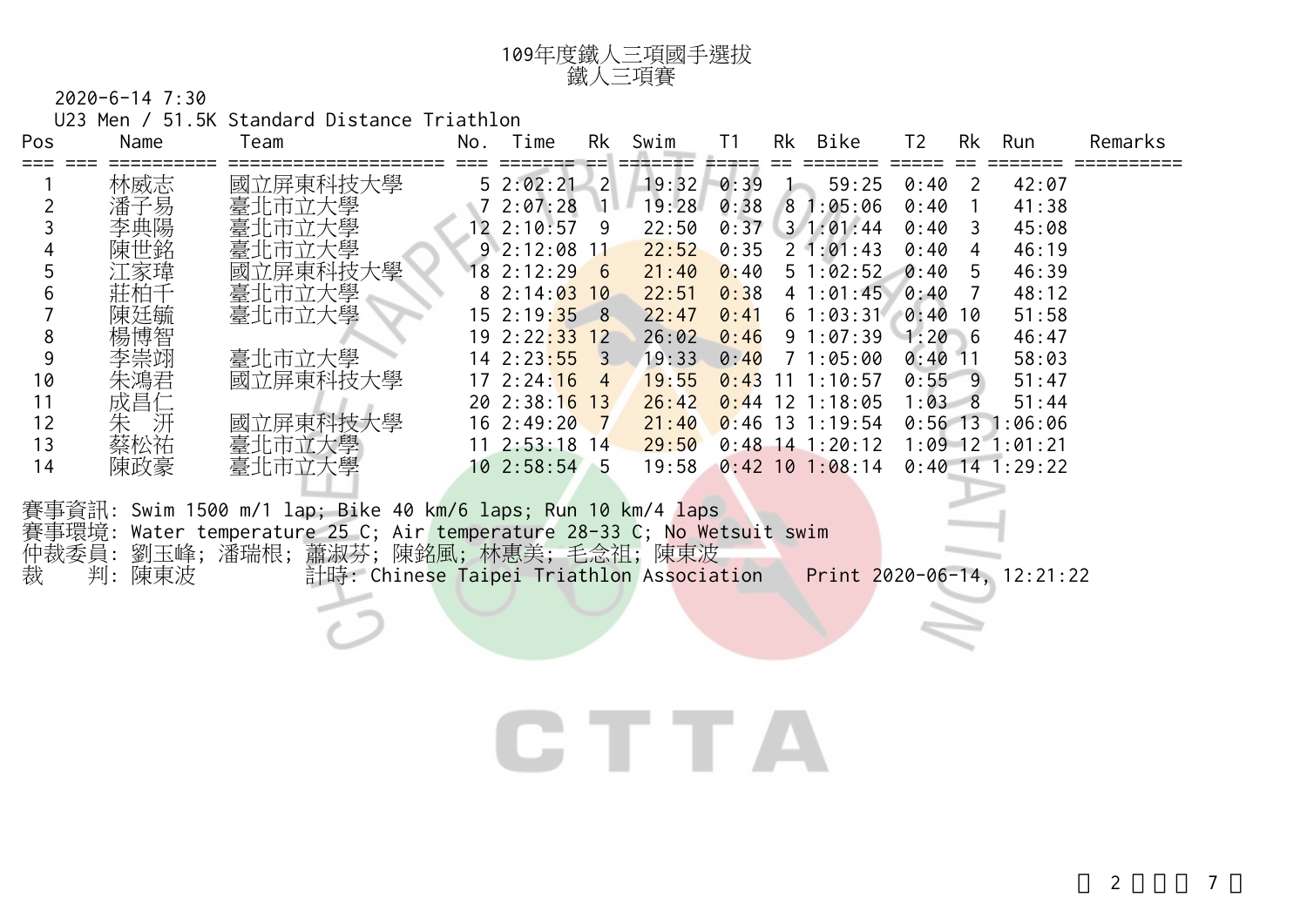

2020-6-14 7:45

Elite Women / 51.5K Standard Distance Triathlon

| Pos                                                                      | Name                                                                                                                                                                                                                                                                                                             | Team                                                                   | No. Time |                                                                                                | Rk                                                                                             | Swim                                                        | T1                                                   |  | Rk Bike                                                                                         | T <sub>2</sub>                           | Rk                                               | Run                                                                                                 | Remarks |
|--------------------------------------------------------------------------|------------------------------------------------------------------------------------------------------------------------------------------------------------------------------------------------------------------------------------------------------------------------------------------------------------------|------------------------------------------------------------------------|----------|------------------------------------------------------------------------------------------------|------------------------------------------------------------------------------------------------|-------------------------------------------------------------|------------------------------------------------------|--|-------------------------------------------------------------------------------------------------|------------------------------------------|--------------------------------------------------|-----------------------------------------------------------------------------------------------------|---------|
| $\overline{2}$                                                           | 張嘉家<br>黃于嫣                                                                                                                                                                                                                                                                                                       | 國泰產險鐵人隊                                                                |          | $71$ 2:14:19 2<br>70 2:17:19                                                                   | 111                                                                                            | $21:29 \quad 0:41$<br>21:29                                 | 0:38                                                 |  | $1 - 1:09:23$<br>21:09:27                                                                       | 0:46<br>$0:42$ 2                         | $\overline{1}$                                   | 42:02<br>45:06                                                                                      |         |
| 裁                                                                        | 賽事資訊: Swim 1500 m/1 lap; Bike 40 km/6 laps; Run 10 km/4 laps<br>賽事環境: Water temperature 25 C; Air temperature 2 <mark>8-33 C; No Wets</mark> uit swim<br>仲裁委員: 劉玉峰; 潘瑞根; 蕭淑芬; 陳銘風; 林惠美; <mark>毛念祖; 陳東波</mark><br>判: 陳東波<br>計時: Chinese Taipei Tr <mark>iathlon Associatio</mark> n<br>Print 2020-06-14, 12:21:22 |                                                                        |          |                                                                                                |                                                                                                |                                                             |                                                      |  |                                                                                                 |                                          |                                                  |                                                                                                     |         |
|                                                                          | 109年度鐵人三項國手選拔<br>鐵人三項賽<br>$2020 - 6 - 14$ 7:45                                                                                                                                                                                                                                                                   |                                                                        |          |                                                                                                |                                                                                                |                                                             |                                                      |  |                                                                                                 |                                          |                                                  |                                                                                                     |         |
|                                                                          |                                                                                                                                                                                                                                                                                                                  | U23 Women / 51.5K Standard Distance Triathlon                          |          |                                                                                                |                                                                                                |                                                             |                                                      |  |                                                                                                 |                                          |                                                  |                                                                                                     |         |
| Pos                                                                      | Name                                                                                                                                                                                                                                                                                                             | Team                                                                   | No. Time |                                                                                                |                                                                                                | Rk Swim                                                     | T1                                                   |  | Rk Bike                                                                                         | T <sub>2</sub>                           |                                                  | Rk Run                                                                                              | Remarks |
| $\frac{2}{3}$<br>$\overline{\mathbf{4}}$<br>5<br>$6\,$<br>$\overline{7}$ | 張綺文<br>郭家齊<br>黃<br>瑜<br>陳恩惠<br>馮羿錡<br>吳旻涓<br>林耕玫                                                                                                                                                                                                                                                                 | 國立屏東科技大學<br>國立屏東科技大學<br>臺北市立大學<br>臺北市立大學<br>臺北市立大學<br>臺北市立大學<br>臺北市立大學 |          | 73 2:14:38<br>72 2:15:36<br>74 2:35:49<br>75 2:38:29<br>76 2:49:10<br>78 2:54:12<br>77 2:57:29 | $\overline{2}$<br>$-5$<br>$\overline{4}$<br>$\overline{7}$<br>$\overline{3}$<br>6 <sup>6</sup> | 21:27<br>21:26<br>26:11<br>25:43<br>32:30<br>22:48<br>32:12 | 0:41<br>0:42<br>0:53<br>0:47<br>0:55<br>0:59<br>0:48 |  | 11:09:25<br>21:09:26<br>$3 \t1:13:36$<br>$4 \t1:14:11$<br>$5 \t1:15:35$<br>71:16:56<br>61:15:58 | 0:47<br>0:49<br>0:58<br>$0:59$ 4<br>0:54 | $\overline{2}$<br>$\mathbf{3}$<br>5 <sub>1</sub> | $1 - 42:19$<br>43:15<br>54:14<br>56:52<br>59:18<br>$0:59$ 7 1:12:32<br>$1:02 \quad 6 \quad 1:07:31$ |         |
| 裁                                                                        | 賽事資訊: Swim 1500 m/1 lap; Bike 40 km/6 laps; Run 10 km/4 laps<br>賽事環境: Water temperature 25 C; Air temperature 28-33 C; No Wetsuit swim<br>仲裁委員:劉玉峰;潘瑞根;蕭淑芬;陳銘風;林惠美;毛念祖;陳東波<br>判: 陳東波<br>計時: Chinese Taipei Triathlon Association Print 2020-06-14, 12:21:22                                                      |                                                                        |          |                                                                                                |                                                                                                |                                                             |                                                      |  |                                                                                                 |                                          |                                                  |                                                                                                     |         |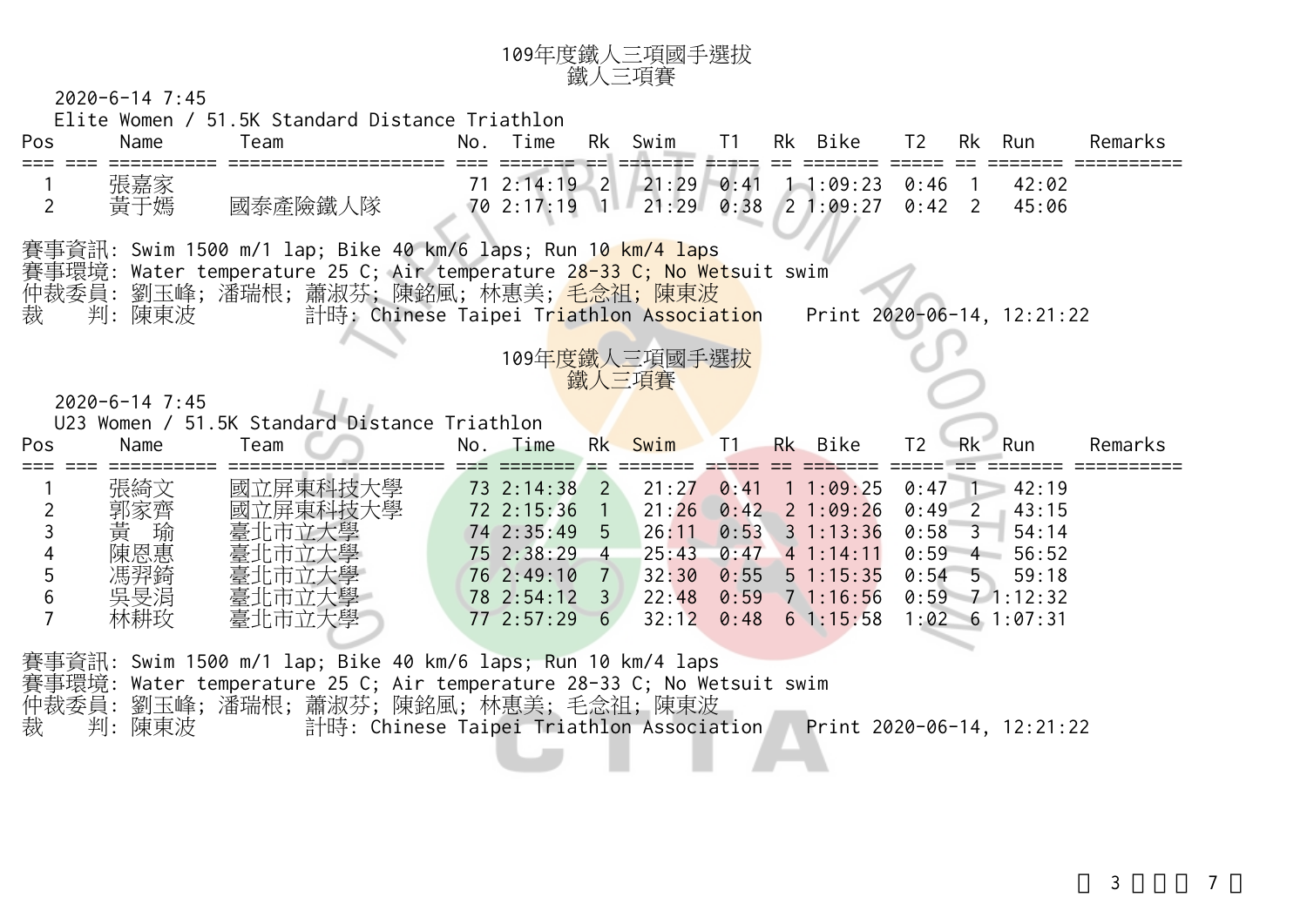|  | $2020 - 6 - 14$ 9:00 |
|--|----------------------|
|  |                      |

U19 Men / 25.75K Sprint Distance Triathlon

年度鐵人三項國手選拔

| Place        | Name       | Team            | No. | Laps | Time           | Rk                         | Swim  | T1        | Rk  | Bike          | Т2        | Rk             | Run   | Remarks |
|--------------|------------|-----------------|-----|------|----------------|----------------------------|-------|-----------|-----|---------------|-----------|----------------|-------|---------|
|              |            |                 | 37  | 2    | $1:04:36$ 6    |                            | 9:55  | 0:45      | 4   | 32:35         | 0:44      | 5              | 20:39 |         |
|              | 孫明諒<br>楊逸庠 |                 | 40  |      | 1:04:36        | 8                          | 10:11 | $0:54$ 3  |     | 32:12         | 0:43      | 4              | 20:38 |         |
|              | C典祐        | Keng Sports 耕運動 | 22  |      | 1:06:02        |                            | 9:26  | 0:41      |     | 31:55         | 0:49      | 10             | 23:13 |         |
| 4            | 張柏昌        |                 | 34  |      | 21:06:25       | 15                         | 10:50 | $0:43$ 12 |     | 33:25         | 0:44      | - 6            | 20:45 |         |
| 5<br>$\star$ | 曾俊霖        | 高雄市中正高中         | 24  |      | 21:06:37       | $\overline{\phantom{0}}^2$ | 9:43  | 0:52      |     | 32:41         | 0:49      |                | 22:34 |         |
| 6            | 楊子慶        |                 | 41  |      | 21:06:48       | 10                         | 10:28 | 0:38      |     | 32:11         | 0:52      | -8             | 22:41 |         |
|              | 邱柏升        | 松山家商            | 30  |      | 21:07:225      |                            | 9:52  | 0:40      | 8   | 32:42         | 0:53      | 11             | 23:17 |         |
| 8            | 林一澈<br>李崇語 | 高雄市中正高中         | 32  |      | $2\;1:07:28$   | 12                         | 10:37 | 0:49      | 17  | 34:21         | 1:16      | - 3            | 20:27 |         |
| 9            |            | 松山家商            | 23  |      | 21:07:32       | $\triangle$ 4              | 9:45  | 0:49      | -9  | 32:43         | 0:47      | 12             | 23:32 |         |
| 10           | 吳宇堂        | Keng Sports 耕運動 | 25  |      | 21:08:06       | $\overline{\mathbf{3}}$    | 9:44  | $0:43$ 11 |     | 32:52         | $0:50$ 14 |                | 24:00 |         |
| 11           | 何孟橋        |                 | 35  |      | 21:08:39       | 18                         | 11:19 | $0:47$ 18 |     | 35:48         | 0:55      | $\overline{2}$ | 19:52 |         |
| 12           | 謝祥禾        | 松山家商            | 28  |      | 21:09:40       | 20                         | 12:17 | $0:44$ 10 |     | 32:44         | 0:51      | - 9            | 23:06 |         |
| 13           | 林冠穎        | 山豬隊             | 26  |      | 21:10:09       | -21                        | 12:22 | 0:42      | - 6 | 32:40 0:50    |           | -13            | 23:37 |         |
| 14           | 李松澤        |                 | 36  |      | 21:10:37       | $\overline{7}$             | 9:55  | 0:43:5    |     | 32:38         | $0:52$ 18 |                | 26:31 |         |
| 15           | 吳昕恩        |                 | 33  |      | 21:10:4816     |                            | 10:51 | 0:51      | 16  | 34:00         | $1:02$ 15 |                | 24:05 |         |
| 16           | 陳沐義        |                 | 42  |      | $21:11:04$ 14  |                            | 10:40 | $0:45$ 15 |     | 33:58         | $0:53$ 16 |                | 24:50 |         |
| 17           | 李昇璟        | 北市陽明高中          | 21  |      | 21:12:29       | 19                         | 11:43 | 0:40.20   |     | 39:37         | 0:51      |                | 19:40 |         |
| 18           | 郭承緯        |                 | 38  |      | $2 \t1:13:47$  | 17                         | 11:09 | $0:43$ 14 |     | 33:54         | 0:51      | 19             | 27:13 |         |
| 19           | 簡劭宇        | 松山家商            | 29  |      | 21:16:00       | 13                         | 10:39 | $0:45$ 13 |     | 33:34         | $0:58$ 20 |                | 30:06 |         |
| 20           | 林書楷        | 松山家商            | 31  |      | $2 \; 1:17:33$ | - 9                        | 10:27 | $1:09$ 21 |     | 39:37 1:00 17 |           |                | 25:22 |         |
| 21           | 梁凱晏        |                 | 39  |      | 21:24:5722     |                            | 12:39 | $0:42$ 19 |     | 38:53 1:03 21 |           |                | 31:41 |         |
| 22           | 謝齊祥        | 北市陽明高中          | 27  |      | 21:30:3811     |                            | 10:29 | 2:0022    |     | 40:37 0:59 22 |           |                | 36:36 |         |

半程賽分組成績

賽事資訊: Swim 750 m/1 lap; Bike 20 km/3 laps; Run 5 km/2 laps 賽事環境: Water temperature 25 C; Air temperature 28-33 C; No Wetsuit swim 仲裁委員: 劉玉峰; 潘瑞根; 蕭淑芬; 陳銘風; 林惠美; 毛念祖; 陳東波 裁 判: 陳東波 計時: Chinese Taipei Triathlon Association Print 2020-06-14, 12:21:22

4 7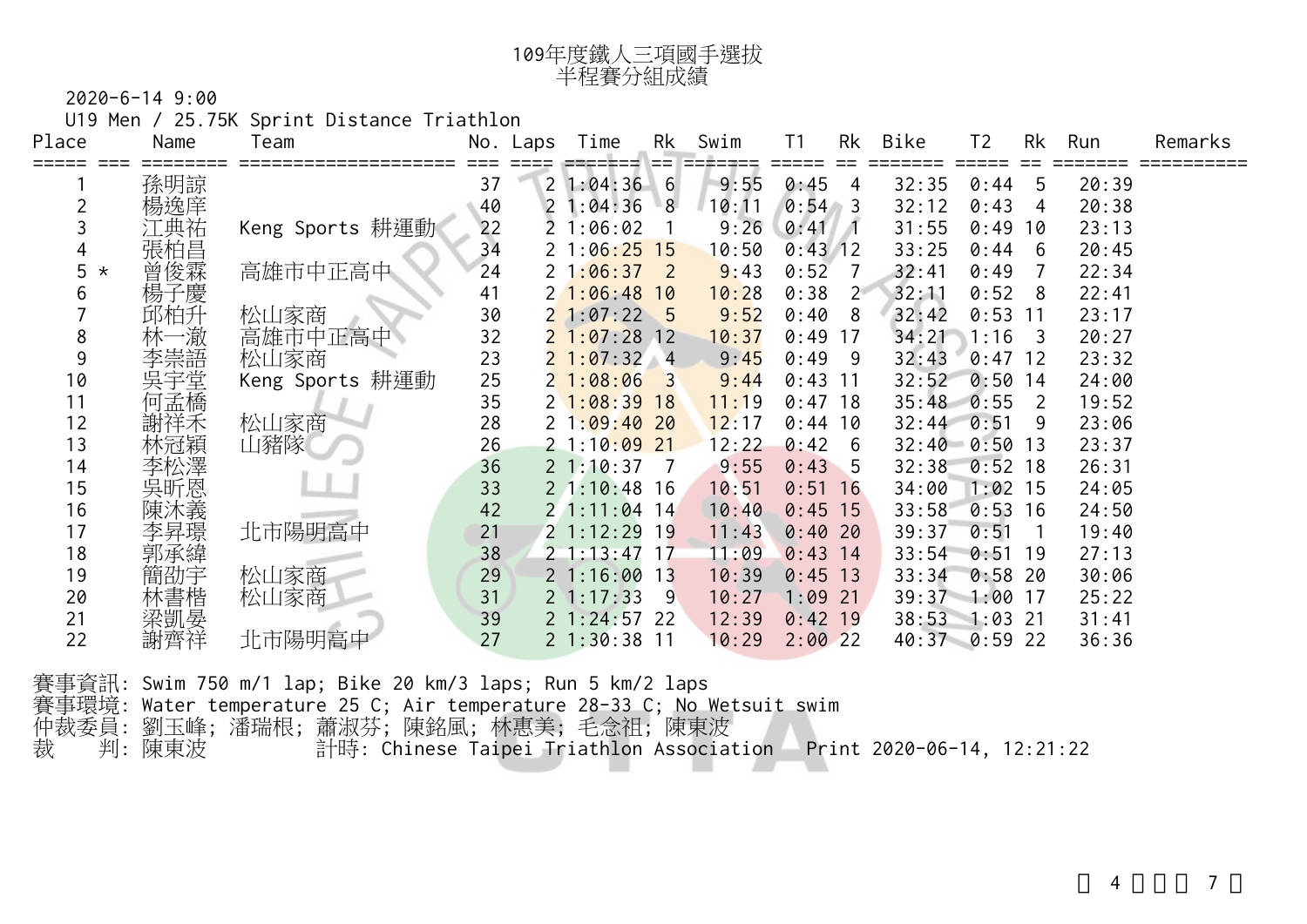

2020-6-14 9:10

U19 Women / 25.75K Sprint Distance Triathlon

| Place<br>$=$ $=$ $=$ $=$ $=$                              | Name              | Team                                                                                                                                                             |                | No. Laps   | Time                             |                                                                          | Rk Swim                 | T1                           | Rk               | Bike                       | T <sub>2</sub>           | Rk                   | Run                     | Remarks |
|-----------------------------------------------------------|-------------------|------------------------------------------------------------------------------------------------------------------------------------------------------------------|----------------|------------|----------------------------------|--------------------------------------------------------------------------|-------------------------|------------------------------|------------------|----------------------------|--------------------------|----------------------|-------------------------|---------|
| $\overline{2}$                                            | 潘昱婷<br>胡庭匀        | 臺北市立大學                                                                                                                                                           | 80<br>85       | $\sqrt{2}$ | $21:07:59$ 4<br>1:15:03          | $-1$                                                                     | 11:03<br>10:30          | 0:46<br>$1:28$ 4             |                  | 34:54<br>38:43             | 0:51<br>0:54             | $\overline{2}$       | 20:27<br>23:31          |         |
| $\mathfrak{Z}$<br>$\overline{\mathcal{A}}$<br>$\mathbf 5$ | 謝巧薰<br>陳姵瑀        | 山豬隊                                                                                                                                                              | 84<br>79<br>82 |            | 21:15:16<br>21:16:48<br>21:21:03 | $5\overline{)}$<br>$\overline{\mathbf{3}}$<br>$\overline{\phantom{0}}$ 2 | 11:06<br>11:03<br>10:57 | $0:49$ 3<br>$0:54$ 2<br>0:53 | - 5              | 36:50<br>36:17<br>38:47    | 1:04<br>$0:57$ 4<br>1:02 | 3<br>$6\overline{6}$ | 25:31<br>27:39<br>29:26 |         |
| $\,$ 6 $\,$<br>$\overline{7}$                             | 穆昕宜<br>陳胤柔<br>張瑞菱 | 臺中市大甲高コ                                                                                                                                                          | 83<br>81       |            | 21:23:386<br>$21:30:01$ 7        |                                                                          | 12:21<br>13:32          | 0:45<br>0:53                 | $7^{\circ}$<br>6 | 40:21<br>39:55             | $0:555$ 5<br>1:00        | $\overline{7}$       | 29:17<br>34:42          |         |
|                                                           |                   | 賽事資訊: Swim 750 m/1 lap; Bike 20 km/3 laps; <mark>Run 5 km/2 laps</mark><br>賽事環境: Water temperature 25 C; Air temperatur <mark>e 28-33 C; No Wets</mark> uit swim |                |            |                                  |                                                                          |                         |                              |                  |                            |                          |                      |                         |         |
| 裁                                                         | 判: 陳東波            | 仲裁委員: 劉玉峰; 潘瑞根; 蕭淑芬; 陳銘風; 林惠美 <mark>; 毛念祖; 陳東波</mark><br>計時: Chinese Taipei Tri <mark>athlon Associa</mark> tion                                                 |                |            |                                  |                                                                          |                         |                              |                  | Print 2020-06-14, 12:21:22 |                          |                      |                         |         |
|                                                           |                   |                                                                                                                                                                  |                |            |                                  |                                                                          |                         |                              |                  |                            |                          |                      |                         |         |
|                                                           |                   |                                                                                                                                                                  |                |            |                                  |                                                                          |                         |                              |                  |                            |                          |                      |                         |         |
|                                                           |                   |                                                                                                                                                                  |                |            |                                  |                                                                          |                         |                              |                  |                            |                          |                      |                         |         |
|                                                           |                   |                                                                                                                                                                  |                |            |                                  |                                                                          |                         |                              |                  |                            |                          |                      |                         |         |
|                                                           |                   |                                                                                                                                                                  |                |            |                                  |                                                                          |                         |                              |                  |                            |                          |                      |                         |         |
|                                                           |                   |                                                                                                                                                                  |                |            |                                  |                                                                          |                         |                              |                  |                            |                          |                      |                         |         |
|                                                           |                   |                                                                                                                                                                  |                |            | CHETTA                           |                                                                          |                         |                              |                  |                            |                          |                      |                         |         |
|                                                           |                   |                                                                                                                                                                  |                |            |                                  |                                                                          |                         |                              |                  |                            |                          |                      |                         |         |
|                                                           |                   |                                                                                                                                                                  |                |            |                                  |                                                                          |                         |                              |                  |                            |                          |                      |                         |         |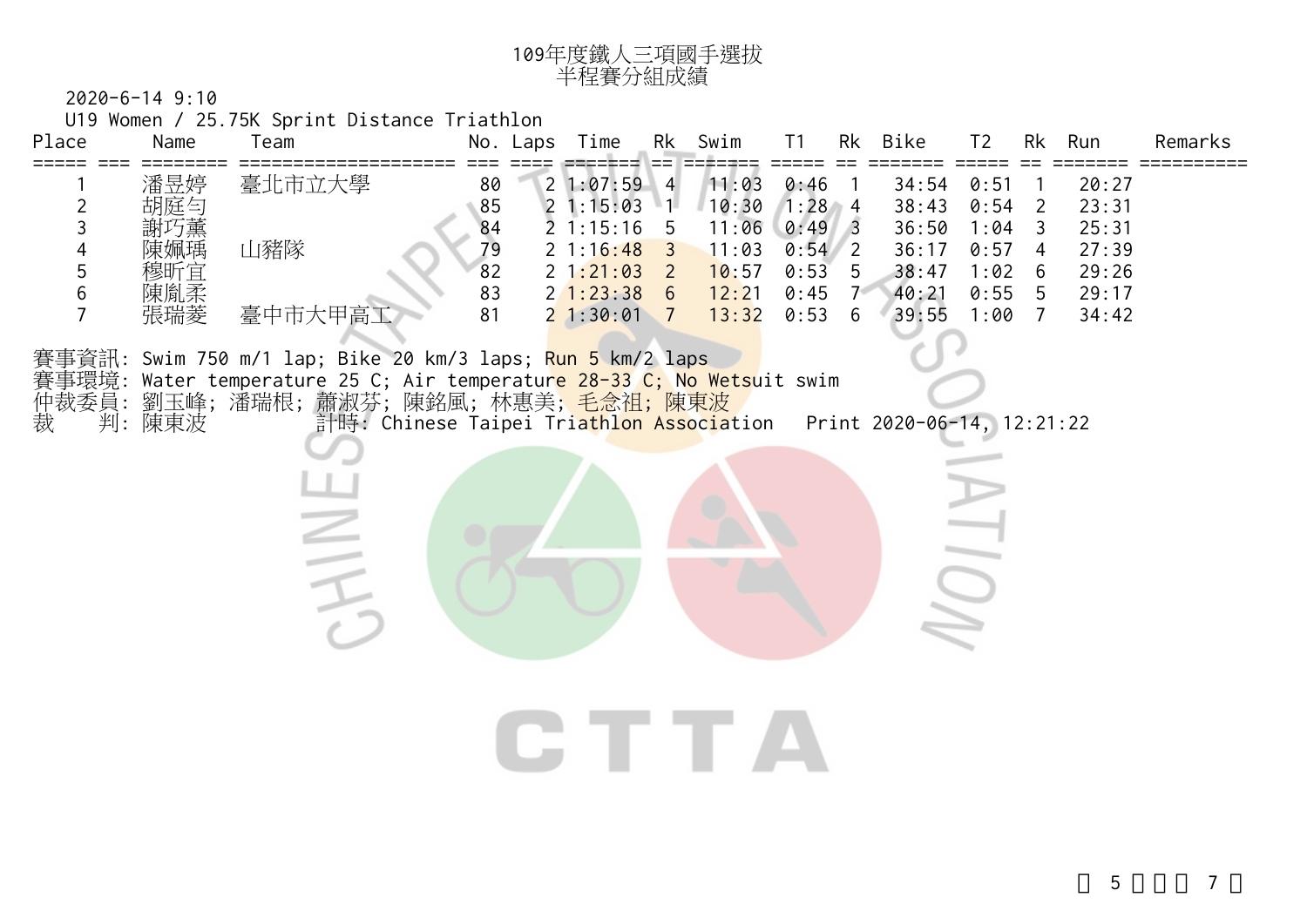| 020-6-14 10:00! |  |
|-----------------|--|
|                 |  |

2020-6-14 10:00 U15 Men / 25.75K Sprint Distance Triathlon

<sup>109</sup>年度鐵人三項國手選拔

| Place                                                                                                         | Name                                                                            | Team                                                                                                                                                                                                           |                                                                      | No. Laps       | Time                                                                                                                                                                                             |           | Rk Swim                                                                                                 | T1                                                                                                                                | Rk           | Bike                                                                                                                         | T <sub>2</sub>                                                                          | Rk                                    | Run                                                                                                      | Remarks |
|---------------------------------------------------------------------------------------------------------------|---------------------------------------------------------------------------------|----------------------------------------------------------------------------------------------------------------------------------------------------------------------------------------------------------------|----------------------------------------------------------------------|----------------|--------------------------------------------------------------------------------------------------------------------------------------------------------------------------------------------------|-----------|---------------------------------------------------------------------------------------------------------|-----------------------------------------------------------------------------------------------------------------------------------|--------------|------------------------------------------------------------------------------------------------------------------------------|-----------------------------------------------------------------------------------------|---------------------------------------|----------------------------------------------------------------------------------------------------------|---------|
| $\overline{2}$<br>$\mathsf{3}$<br>4<br>$\mathbf 5$<br>$\,6$<br>$\overline{7}$<br>8 $*$<br>9<br>10<br>11<br>12 | 雍苡脩<br>藍文謙<br>陳彥騰<br>郭騏樂<br>陳禹儒<br>黃宥翔<br>陳<br>紘<br>古柏辰<br>劉<br>行<br>王宗晉<br>張震緯 | 超冠小鐵人<br>超冠小鐵人<br>彰化陽明國中<br>北市陽明高中<br>超冠小鐵人                                                                                                                                                                    | 50<br>64<br>44<br>45<br>62<br>61<br>48<br>47<br>43<br>46<br>49<br>63 | $\overline{2}$ | $21:06:36$ 3<br>$1:07:35$ 1<br>21:09:06<br>21:10:30<br>$2\;1:11:45$<br>$2$ 1:15:42 10<br>21:16:296<br>$2\;1:21:24\;4$<br>$21:24:09$ 2<br>$2\;1:25:44\;11$<br>$2^{1}:30:20$ 9<br>$2\;1:32:27\;12$ | 8<br>$-5$ | 10:26<br>9:32<br>12:15<br>12:16<br>10:52<br>13:08<br>11:52<br>10:29<br>10:20<br>13:56<br>12:45<br>13:57 | 0:42<br>$0:45$ 2<br>$0:42 \quad 3$<br>$0:38$ 4<br>0:43<br>0:39<br>0:44<br>1:21<br>$1:36$ 11<br>$0:45$ 12<br>$1:37$ 10<br>$1:17$ 9 | -5<br>8<br>6 | 32:55<br>33:47<br>34:33<br>34:38<br>34:50<br>38:15<br>34:59<br>35:45<br>42:33<br>46:11<br>41:44 0:53 11<br>$41:00$ $1:01$ 12 | 0:47<br>0:49<br>0:46<br>0:46<br>0:48<br>0:51<br>1:08<br>$1:06$ 10<br>$1:08$ 9<br>0:52 6 | 2<br>$\overline{4}$<br>3<br>-5<br>- 8 | 21:48<br>22:43<br>20:51<br>22:14<br>24:35<br>22:50<br>27:48<br>32:46<br>28:33<br>24:02<br>33:23<br>35:14 |         |
| 賽事環境:<br>裁                                                                                                    | 判:陳東波                                                                           | 賽事資訊: Swim 750 m/1 lap; Bike 20 km/3 laps; Run 5 km/2 laps<br>Water temperature 25 C; Air temperature 28-33 C; No Wetsuit swim<br>仲裁委員:劉玉峰;潘瑞根;蕭淑芬;陳銘風;林惠美;毛念祖;陳東波<br>計時: Chinese Taipei Triathlon Association |                                                                      |                |                                                                                                                                                                                                  |           |                                                                                                         |                                                                                                                                   |              | Print 2020-06-14, 12:21:22                                                                                                   |                                                                                         |                                       |                                                                                                          |         |
|                                                                                                               |                                                                                 |                                                                                                                                                                                                                |                                                                      |                |                                                                                                                                                                                                  |           |                                                                                                         |                                                                                                                                   |              |                                                                                                                              |                                                                                         |                                       |                                                                                                          |         |

半程賽分組成績